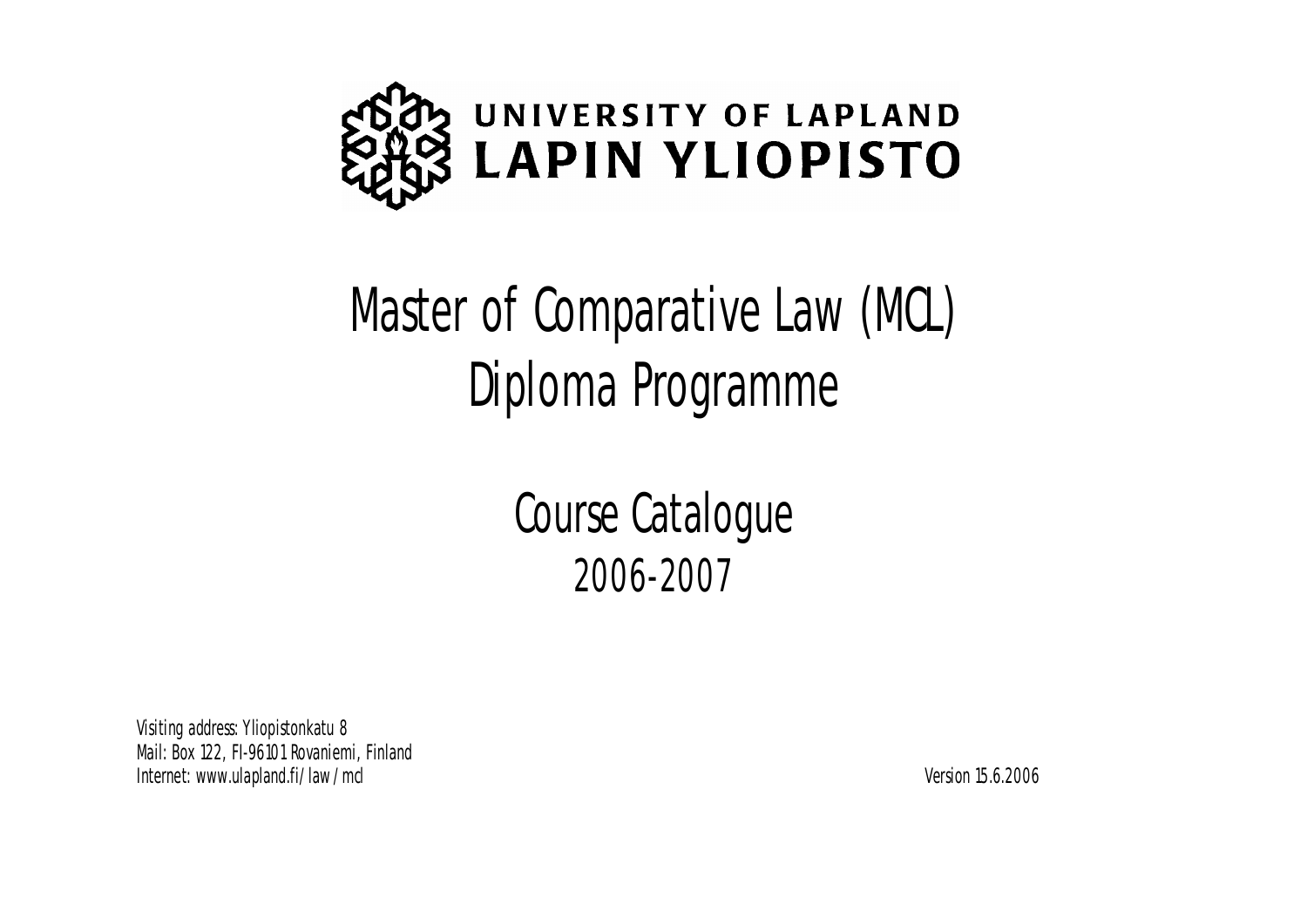# **CONTENTS**

# **Introduction**

# **Commercial Law**

# **Criminal Law**

| ____________________ |  |  |
|----------------------|--|--|
|                      |  |  |

# **Intellectual Property and Competition Law**

# **Introduction to Finnish Law**

|--|--|

# **Legal Informatics**

|--|--|

# **Legal Linguistics**

| Applied Comparative Law: Major Legal Languages  10        |  |
|-----------------------------------------------------------|--|
| Legal History: The Past and the Present of Nordic Law  11 |  |

# **Private International Law and Comparative Law**

| Private International Law and Comparative Law  12 |  |
|---------------------------------------------------|--|
|                                                   |  |
|                                                   |  |
|                                                   |  |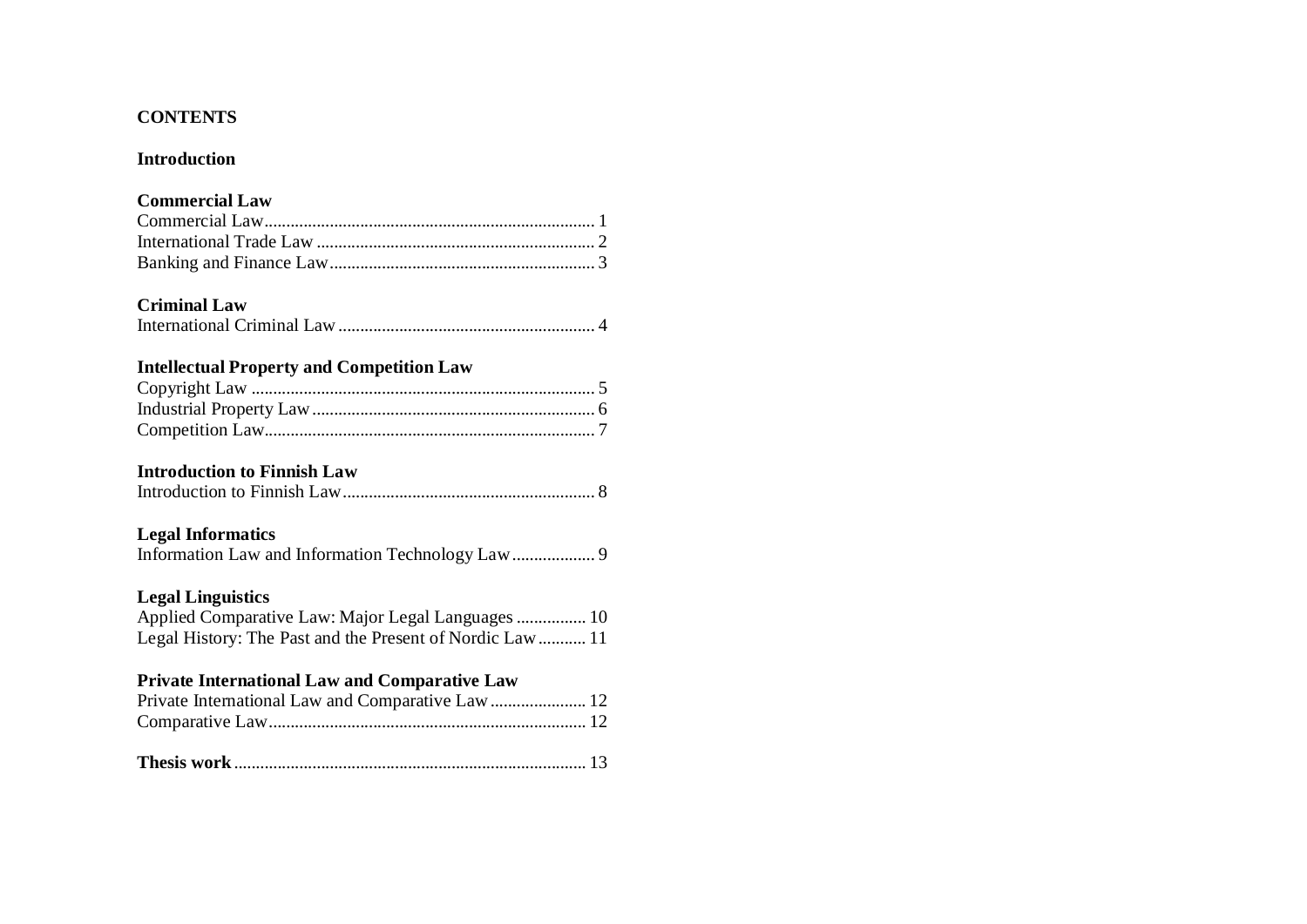# **INTRODUCTION**

This course catalogue includes the courses offered in the Master of Comparative Law non-degree Diploma Programme in the Faculty of Law, University of Lapland, in the academic year 2006-2007. It contains the course information as it is today (see below). Changes and additions are always possible. The updated course catalogue is published on the web site of the Faculty in address [www.ulapland.fi/law/mcl.](http://www.ulapland.fi/law/mcl.)

Students of the MCL Programme may choose freely from the programme's range of courses for the total number of 60 credits. Students may also choose other courses taught in English in the Faculty of Law (max. 20 credits in total) provided that the Course Director finds the course suitable for MCL students. The number of credits to be gained for one course may not exceed 6 credits (excl. thesis work). The thesis work is obligatory for all MCL students.

Courses consist of lectures, seminars, group work, writing essays and/or independent study of relevant reading material (books, articles, etc). Completing a course usually includes taking a *written examination* on the required reading. Furthermore, a separate *lecture test* may be arranged after a series of lectures. The tutor in charge of the course will explain the system of study on his/her course. Most of the courses are arranged both in the autumn semester (September – December) and in the spring semester (January – May). This indicated by the notion "Autumn and Spring" in the timing of the course.

Please, note that there will not be lectures on each of the courses. Some of the courses, for example, consist of independent study of the required reading and a written exam only. There is a **strong emphasis on independent studying** in all the courses.

The timetable for lectures in English is published in the beginning of each semester. The lectures on each topic are usually given in periodic series of lessons (e.g. during a period of one or two weeks). If the number of students attending the lectures appears to be small the lectures can be replaced by other methods of teaching, such as group work or independent writing of essays.

The students should frequently check the bulletin board of the Faculty ([www.ulapland.fi/law](http://www.ulapland.fi/law)) for updates, cancellations and new courses.

Written examinations are held on general examination days of the Faculty of Law. The list of examinations which can be taken on each of the general examination days is published in the beginning of the academic year. It is recommended that the students contact the course director before taking any examination in order to check the required reading and the date and time for the examination. Please, note that **all students are required to register for the written examinations**.

Rovaniemi, June 15, 2006

*Ari Koivumaa* International Coordinator, Faculty of Law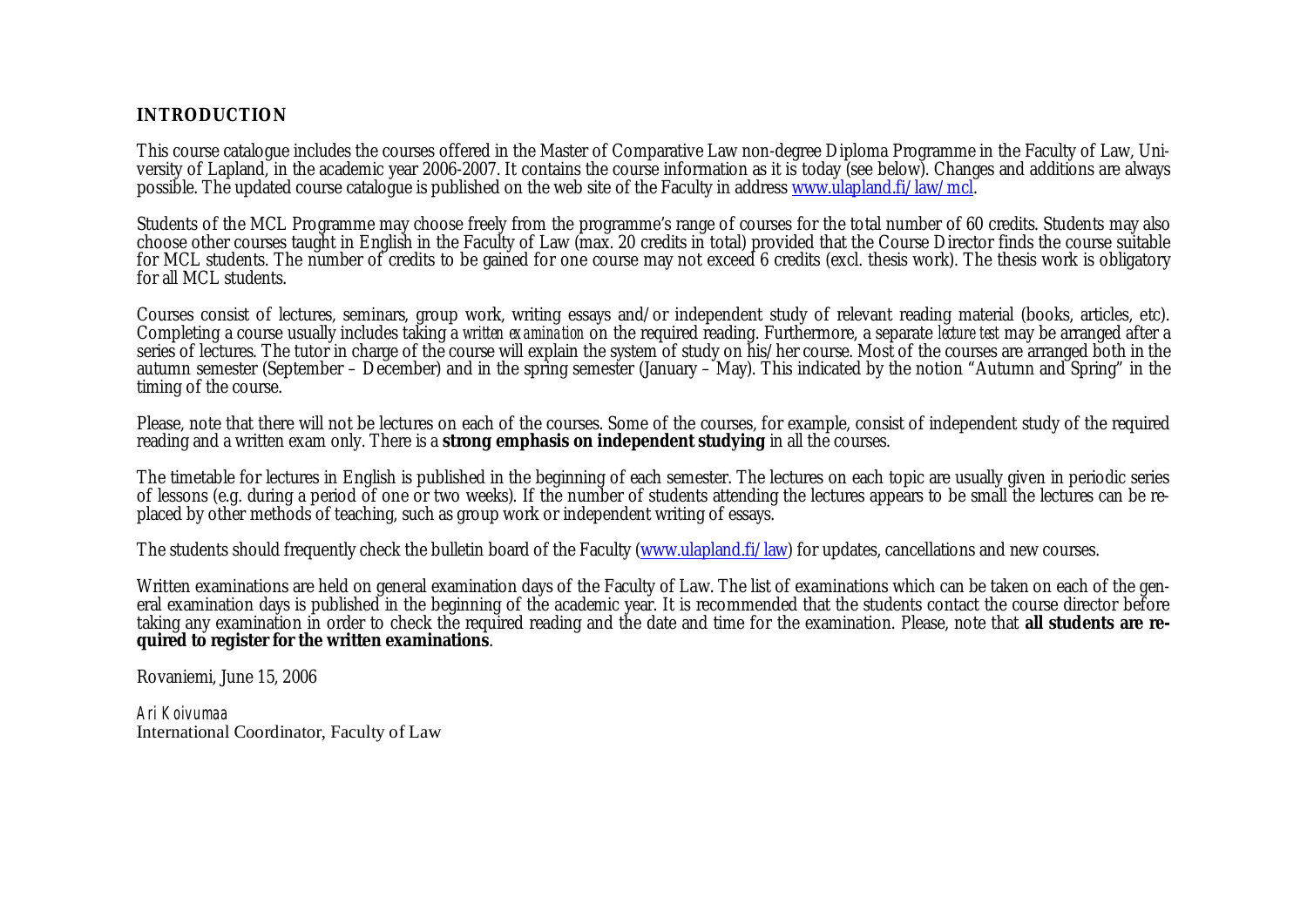# **Commercial Law**

# **OLAW0101 Commercial Law**

*ECTS credits*

8

# *Aim*

The objectives of this course are to provide the students with a basic understanding of the Nordic Trade Laws and Corporate Codes.

#### *Contents*

- Understanding the position of trade law vis-à-vis other areas of law
- Principles of trade law
- Principle of free trade
- Defects and Delays in deliveries
- Nordic Trade Laws and CISG
- Lex mercatoria
- Incoterms
- Nordic Corporate Codes
- Corporate Governance
- Management incentives and liability
- Decision making in limited companies
- Mergers & Acquisitions

## *Method*

Optional lectures and lecture examinations: Professor Huhtamäki. By attending lectures and lecture examinations students may gain points for the written examination of the course.

Required reading for the written examination.

#### *Requirements*

#### Written examination.

#### *Literature*

1. **Joseph Lookofsky:** Understanding the CISG in Scandinavia (second edition 2002). 2. **Erik Werlauf:** EC Company Law (1993 edition or later).

# *Evaluation*

Written examination. Further information concerning evaluation may be asked from the professor or the assistant.

# *Timing*

Autumn and spring. Lectures in the spring semester 2007.

## *Course director*

Ari Huhtamäki, Professor of Commercial Law

Further information from professor Huhtamäki and the assistant.

## *Course director's email*

[Ari.Huhtamaki@ulapland.fi](mailto:Ari.Huhtamaki@ulapland.fi)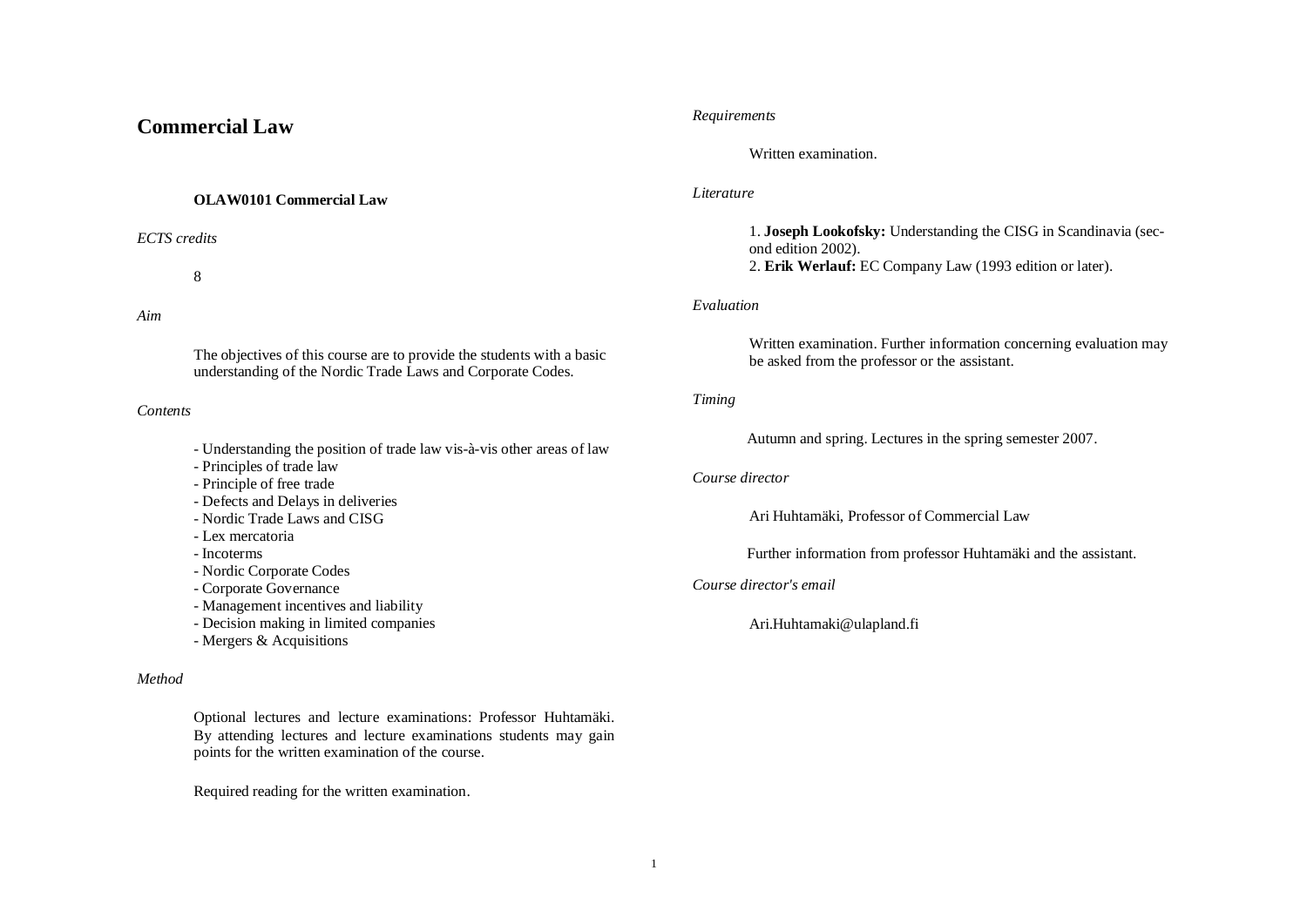#### **OLAW0102 International Trade Law**

*ECTS credits*

6

*Aim*

The main objective of the course is to study and compare European and American rules of private international law. International conventions relating to the settlement of private law disputes are also examined. Emphasis will be placed on knowledge and skills useful to practicing lawyers who litigate and arbitrate commercial problems at the transnational level.

Among the key topic headings to be considered are the European and American rules relating to: extraterritorial jurisdiction (den internationale kompetence/værneting); choice and conflict of laws; international commercial arbitration; and execution of foreign judgments and arbitral awards.

#### *Contents*

The course includes the following segments:

- 1. Extraterritorial jurisdiction. Traditional and exorbitant bases of jurisdiction under European and American (State and Federal) law. The EU Brussels Regulation on Jurisdiction and Judgements (2002). The doctrine of Due Process of law under the U.S. Constitution. Forum non conveniens under American/Common law, etc.
- 2. Choice and Conflicts of Laws. Choice and conflict under English, American (State and Federal) and Scandinavian law. The EC Rome Convention on Applicable Law in Contractual Matters (1980). Hague Convention on Applicable Law in Product Liability, etc.
- 3. International Commercial Arbitration. Drafting and enforcing the agreement to arbitrate. Ad hoc vs. institutional arbitration. UNCITRAL Arbitration Rules. Choice of law. Lex Mercatoria. Uniform Model Arbitration Act, etc.
- 4. Execution of Foreign Judgments & Arbitral Awards. Enforcement of foreign judgments under European and American law. Enforcement under the EU Brussels Regulation. New York Convention on the Recognition and Enforcement of Foreign Arbitral Awards.

#### *Previous studies*

Students must have completed a basic (national law) course in private law (preferably including private international law) and must be able to read, understand and speak English well.

#### *Method*

Required reading, tuition in English either during the fall or in the spring semester.

#### *Requirements*

Written examination

#### *Literature*

1. **Lookofsky and K. Hertz:** Transnational Litigation & Commercial Arbitration (2nd ed. 2003), Chapters 1-6.

Total required reading about **600 pages**.

## *Evaluation*

Written examination. Further information concerning evaluation may be asked from the professor or the assistant.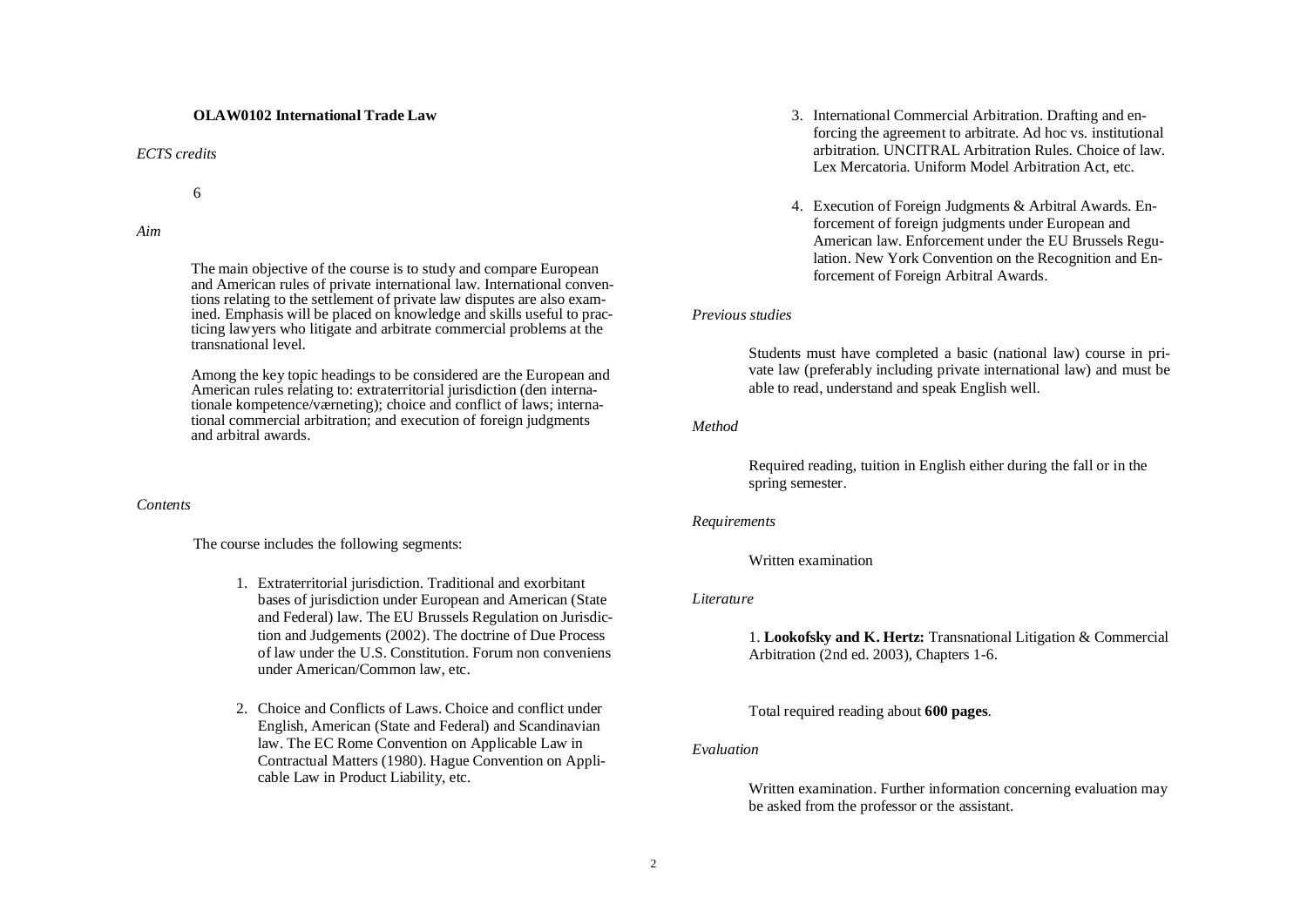# *Timing*

Autumn and spring. Lectures in the autumn semester 2006.

#### *Course director*

Ari Huhtamäki, Professor of Commercial Law

#### *Course director's email*

[Ari.Huhtamaki@ulapland.fi](mailto:Ari.Huhtamaki@ulapland.fi)

#### *Additional information*

Further information from professor Huhtamäki and the assistant.

#### **OLAW0104 Banking and Finance Law**

*ECTS credits*

6

#### *Aim*

The regulation of financial markets in Europe is developing rapidly both at the level of the European Union and at the level of the individual Member States. The objective of this course is to provide an understanding of the regulation, past, present and future, and of the principles involved in regulating the financial industry and the financial market place. As such, the course will examine the inter-action between EU law and the national regulation of the Nordic countries, where some are members of the EU, while others are members of the EEA. Focus will be on the regulation itself and on the inter-play between the EU and its Nordic Member States.

#### *Contents*

- The institutional set-up of the financial markets
- Financial services
- Investor protection
- Listing and prospectuses
- Corporate governance issues
- Takeovers
- Various forms of banking
- Banks as enterprises and subjects of public supervision

#### *Previous studies*

Reasonable understanding of English. Some prior knowledge of company law is useful.

#### *Method*

Required reading, lectures by Professor Huhtamäki.

#### *Requirements*

Written examination, lectures by Professor Huhtamäki and lecture examination.

#### *Literature*

1. **J. Lau Hansen (Ed.):** Nordic Financial Market Law, DJØF Publishing (2003). 2. **William Blair (Ed.):** Banks, Liability and Risk (2001).

Required reading covers **app. 450 pages**.

## *Evaluation*

Written examination. Further information concerning evaluation may be asked from the professor or the assistant.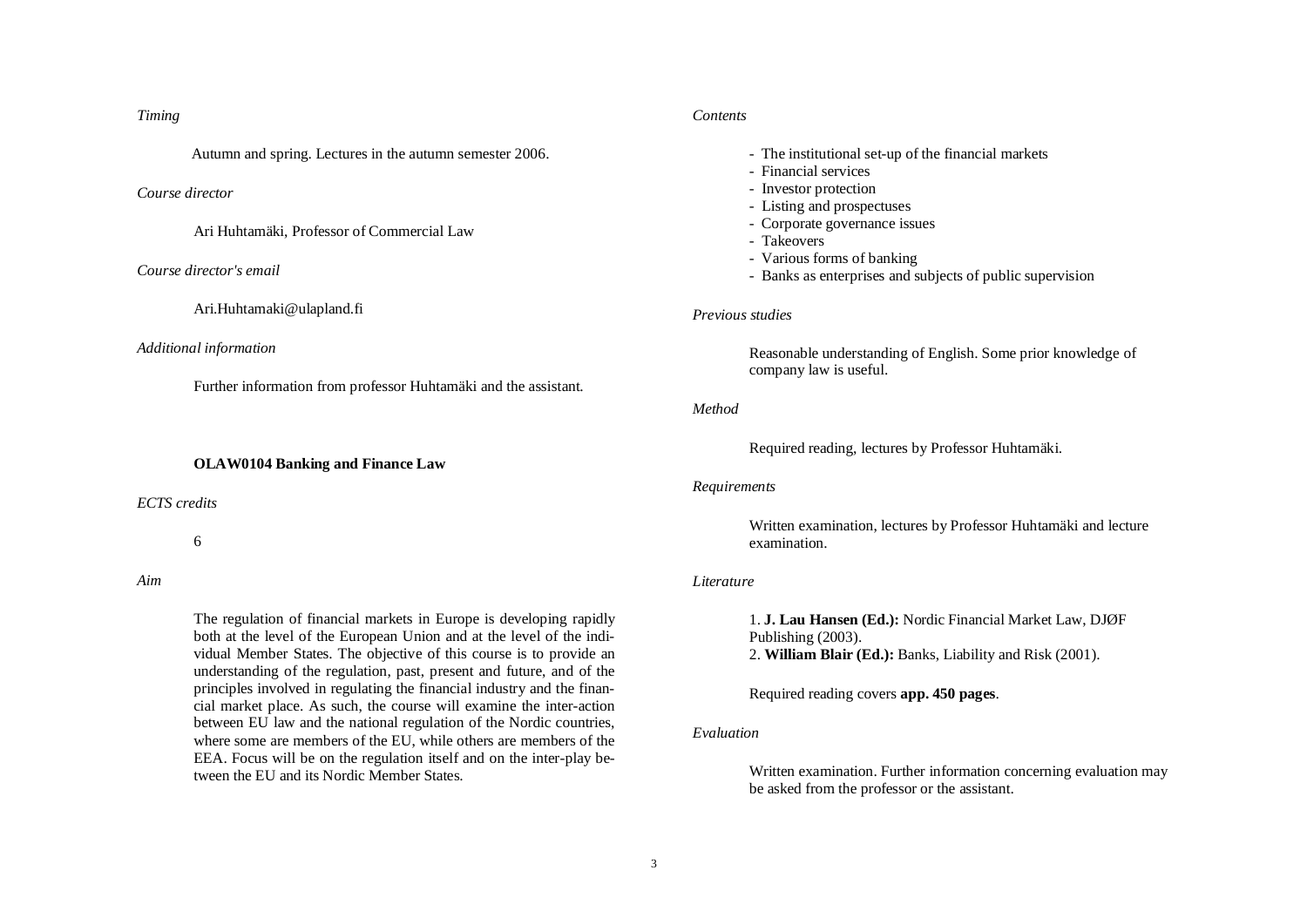# *Timing*

Autumn and spring. Lectures in the autumn semester 2006.

## *Course director*

Ari Huhtamäki, Professor of Commercial Law

## *Course director's email*

[Ari.Huhtamaki@ulapland.fi](mailto:Ari.Huhtamaki@ulapland.fi)

#### *Additional information*

Further information from professor Huhtamäki and the assistant.

# **Criminal Law**

#### **OLAW0302 International Criminal Law**

*ECTS credits*

5

# *Aim*

Course is a general introduction to international criminal law. The aim of the course is to give the student understanding of the development of international criminal law. Most important rules, concepts and principles of international criminal law are covered.

#### *Contents*

The following subjects will be covered:

- criminal jurisdiction
- international crimes
- international criminal tribunals

# *Method*

Written examination or instead of examination active participation to a seminar (10 h) and writing an essay (10-15 pages).

#### *Requirements*

Written examination or seminar and essay.

#### *Literature*

Required reading for written examination:

One of the following items (A, B, or C): A) **Kittichaisaree, K.,** International Criminal Law (2001) **or** B) **Cassese, A.,** International Criminal Law (2003) **or** C) **Bantekas, I. - Nash, S.,** International Criminal Law (2003).

# *Timing*

Autumn and spring. Seminar is organized only in autumn semester. Written examination can be taken also in spring semester.

### *Exam dates*

Official exam days of criminal law. International students may take criminal law exams also on other official exam days of the faculty, but an agreement of the course director is then required.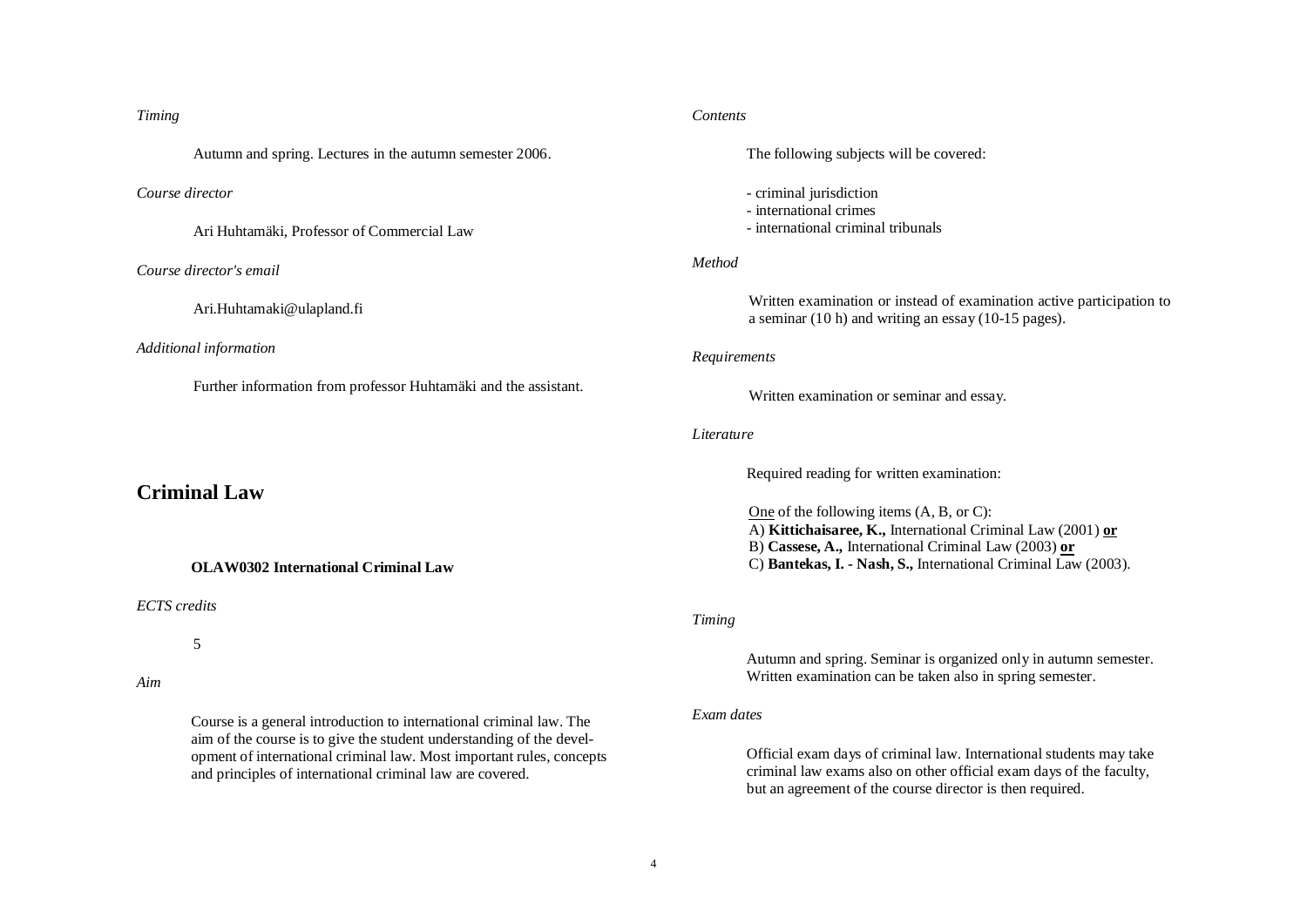#### *Course director*

Minna Kimpimäki, Senior assistant of criminal and procedural law

#### *Course director's email*

[Minna.Kimpimaki@ulapland.fi](mailto:Minna.Kimpimaki@ulapland.fi)

# **Intellectual Property and Competition Law**

#### **OLAW0601 Copyright Law**

*ECTS credits*

6

#### *Aim*

The aim of the course is to give students a deeper understanding of copyright and neighbouring rights from the viewpoint of national and international copyright law. In addition, the student is given an overview of the European Community copyright legislation and the special questions of copyright in the network environment. The aim is to make the student know some advanced topics of copyright law and understand the functioning of the international copyright system.

#### *Contents*

1. Advanced topics of copyright and related rights

- 1.1. The birth of and the period of protection
- 1.2. Exclusive rights and exemptions from them
- 1.3. Right holders and the transfer of rights
- 1.4. Copyright organisations
- 1.5. Infringements 2. International copyright system 2.1. International conventions 2.2. National treatment and minimum protection 2.3. New copyright treaties 2.4. TRIPS 3. European Community copyright law 3.1. Copyright directives 3.2. Enforcement 4. Special questions of copyright in the network environment 4.1. Communication to the public 4.2. Linking 4.3. Liability and limitations to it
	- 4.4. Technological measures and digital rights management

#### *Method*

Required reading, optional lectures (where available).

#### *Requirements*

#### Written examination

## *Literature*

1. **Bruun, N.:** Intellectual property law in Finland (2001), pages 15- 62. 2. **Goldstein, P.:** International copyright (2001), pages 1-330. 3. **Intellectual Property - A Power Tool for Economic Growth (WIPO),** chapters 6-7, available in address [http://www.wipo.int/about](http://www.wipo.int/about-)wipo/en/dgo/wipo\_pub\_888/index\_wipo\_pub\_888.html 4. **Intellectual Property on the Internet: A Survey of Issues (WIPO),** pages 1-63, available in address: <http://www.wipo.int/copyright/ecommerce/en/pdf/survey.pdf>

#### *Regulations*

Computer Programs Directive (91/250/EEC)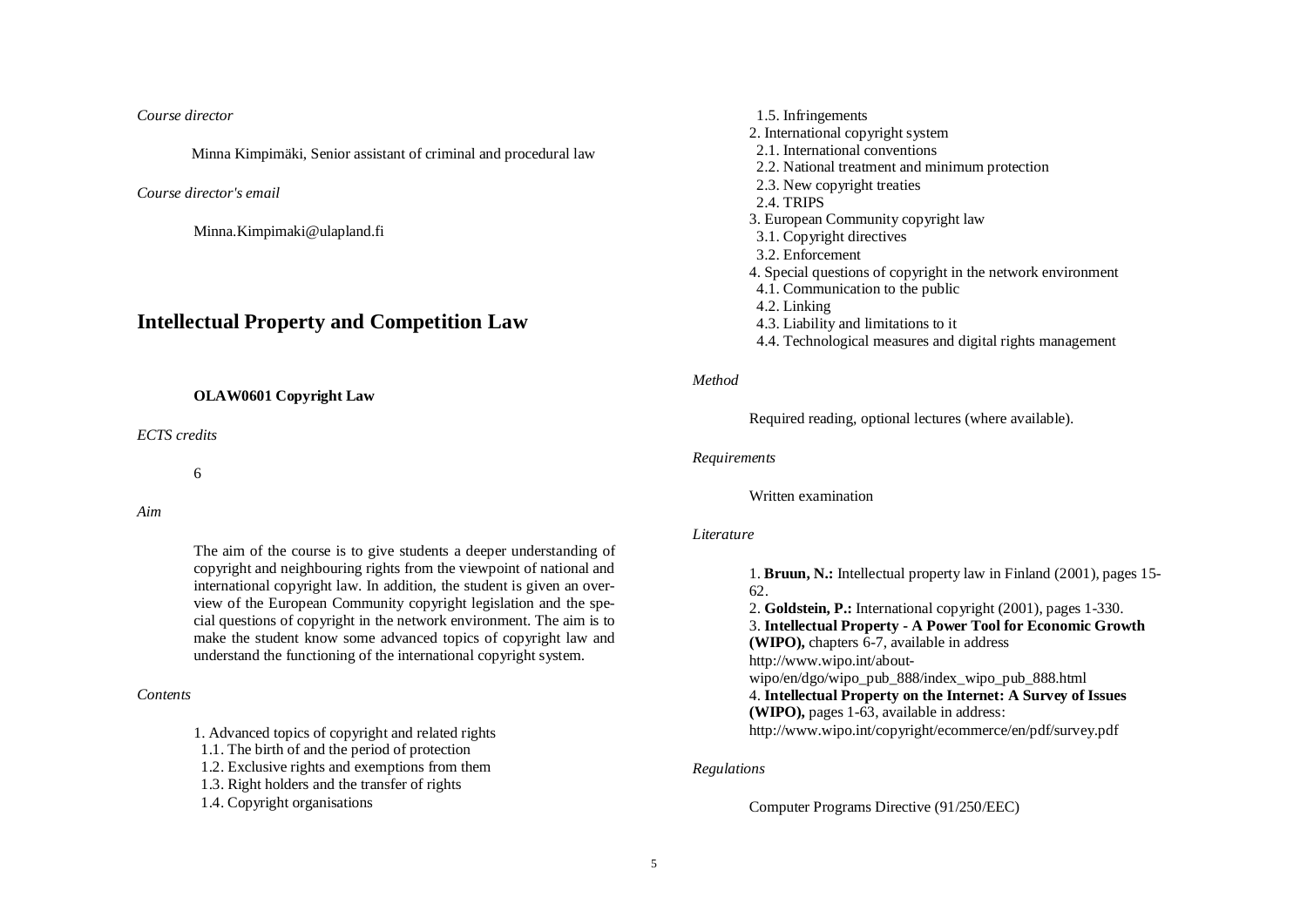Rental and Lending Directive (92/100/EEC) Satellite and Cable Directive (93/83/EEC) Term of Protection Directive (93/98/EEC) Databases Directive (96/9/EC) Information Society Directive (2001/29/EC) Resale Right Directive (2001/84/EC) Berne Convention (1886/1979) Rome Convention (1961) WIPO Copyright Treaty WCT (1996) WIPO Performances and Phonograms Treaty WPPT (1996) Agreement on Trade-Related Aspects of Intellectual Property Rights TRIPS (1994)

# *Timing*

Autumn and spring

# *Course director*

Ari Koivumaa, International Coordinator

*Course director's email*

[Lawinter@ulapland.fi](mailto:Lawinter@ulapland.fi)

# **OLAW0602 Industrial Property Law**

## *ECTS credits*

# 6

*Aim*

The aim of the course is to give students a deeper understanding of industrial property rights from the viewpoint of national and international law, including patents, trademarks, designs and domain names.

In addition, the European Community industrial property right legislation and the relationship between industrial property rights and the competition law especially in the area of information and communications technology are dealt with.

## *Contents*

1. International industrial property law system 1.1. International conventions 1.2. Principles of national treatment and minimum protection 1.3. Reforms 1.4. Intellectual property rights related aspects of international trade 2. European industrial property law 2.1. **IPR** directives 2.2. Community rights 2.3. Enforcement of industrial property rights 3. Advanced topics of patents 3.1. The object and the scope of protection 3.2. Applications 3.3. Right holders and transfer of rights 3.4. Exclusive rights 3.5. Infringements 3.6. Inventions and patents in employment 4. Advanced topics of trademarks 4.1. The object and scope of protection 4.2. Establishing and registering a trademark 4.3. Exclusive rights 4.4. Protection of well-known trademarks 4.5. Brand and the protection for it 4.6. Infringements 5. Industrial property and competition 5.1. Industrial property rights as exclusive rights 5.2. The abuse of rights 5.3. Limits set by competition law to the use of IPRs 5.4. The effects of IPRs on the development of technology

# *Previous studies*

No compulsory requirements. It is, however, recommendable to have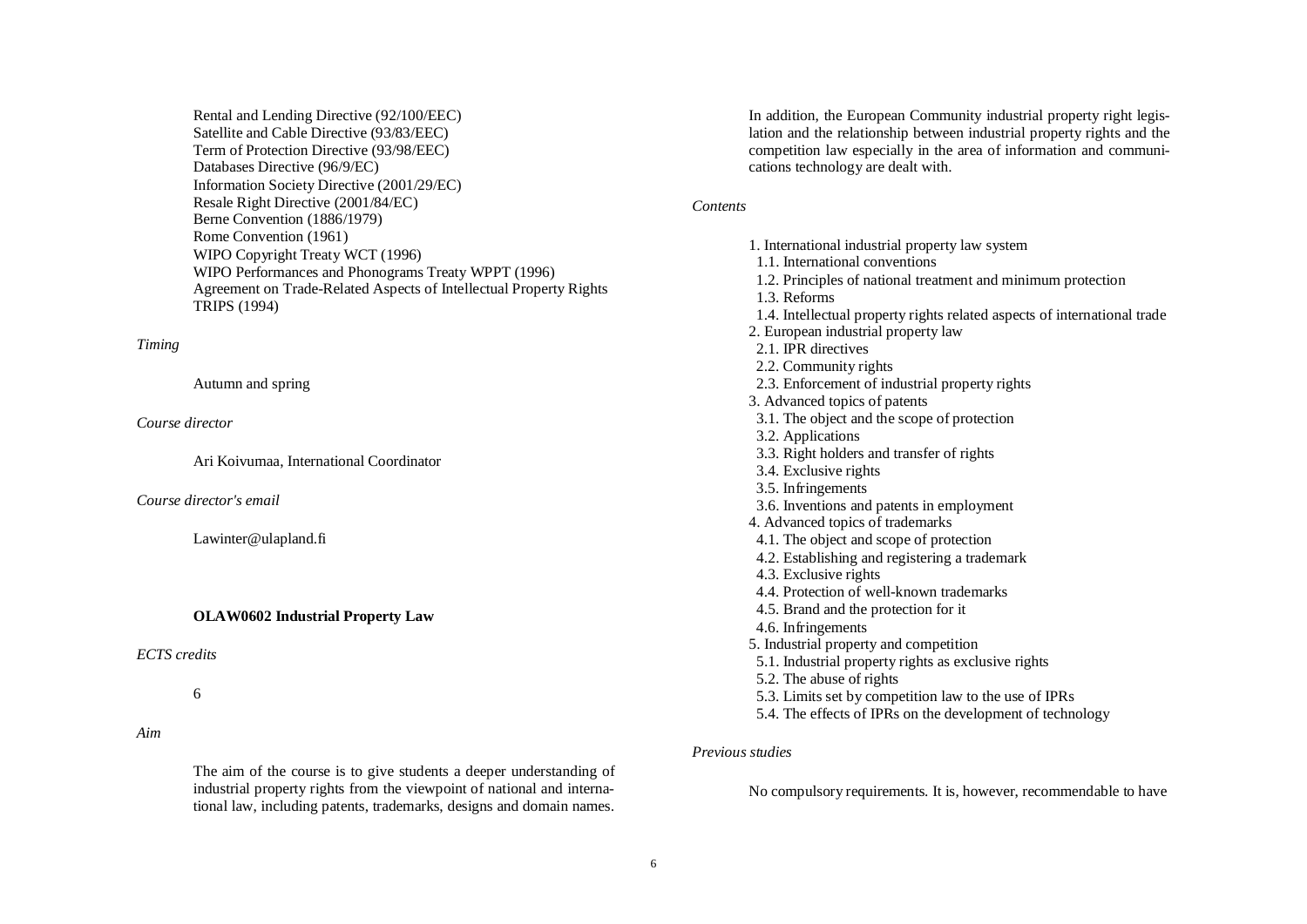a basic understanding of the intellectual property rights before taking the course.

*Method*

Required reading, optional lectures (where available).

*Requirements*

Written examination

#### *Literature*

1. **Bruun, N.:** Intellectual property law in Finland (2001), pages 63- 163. 2. **Rahnasto, I.:** Intellectual property rights, external effects and antitrust law: leveraging IPRs in the communications industry (2003). 3. **Intellectual Property - A Power Tool for Economic Growth (WIPO),** chapters 1-5, available in address [http://www.wipo.int/about](http://www.wipo.int/about-)wipo/en/dgo/wipo\_pub\_888/index\_wipo\_pub\_888.html 4. **Designs Guide (IPR Helpdesk),** available in address: <http://www.ipr-helpdesk.org/guias/guia9/en/guia.pdf> 5. **Trade Marks Guide (IPR Helpdesk),** available in address: <http://www.ipr-helpdesk.org/guias/guia5/en/guia.pdf> 6. **Intellectual Property on the Internet: A Survey of Issues (WIPO),** pages 64-112, available in address: <http://www.wipo.int/copyright/ecommerce/en/pdf/survey.pdf>

## *Regulations*

Designs Directive (98/71/EC) Community Designs Regulation (No 6/2002, 12.12.2001) Community Trademark Regulation (No 40/94, 20.12.1993) Trademarks Directive (89/104/EEC) Enforcement Directive (2004/48/EC) European Patent Convention (1973/1998) Paris Convention (1883/1979) Patent Cooperation Treaty (1970/2001)

Madrid Agreement (1891/1979) Agreement on Trade-Related Aspects of Intellectual Property Rights TRIPS (1994)

#### *Timing*

Autumn and spring

# *Course director*

International Coordinator Ari Koivumaa.

#### *Course director's email*

[Lawinter@ulapland.fi](mailto:Lawinter@ulapland.fi)

## **OLAW0603 Competition Law**

#### *ECTS credits*

6

*Aim*

The aim of the course is to give students a deeper understanding of the fundamental principles and rules of national, European and international competition law.

#### *Contents*

1. National competition law

- 2. European competition law and the legal basis of it
- 3. Regulation of public procurement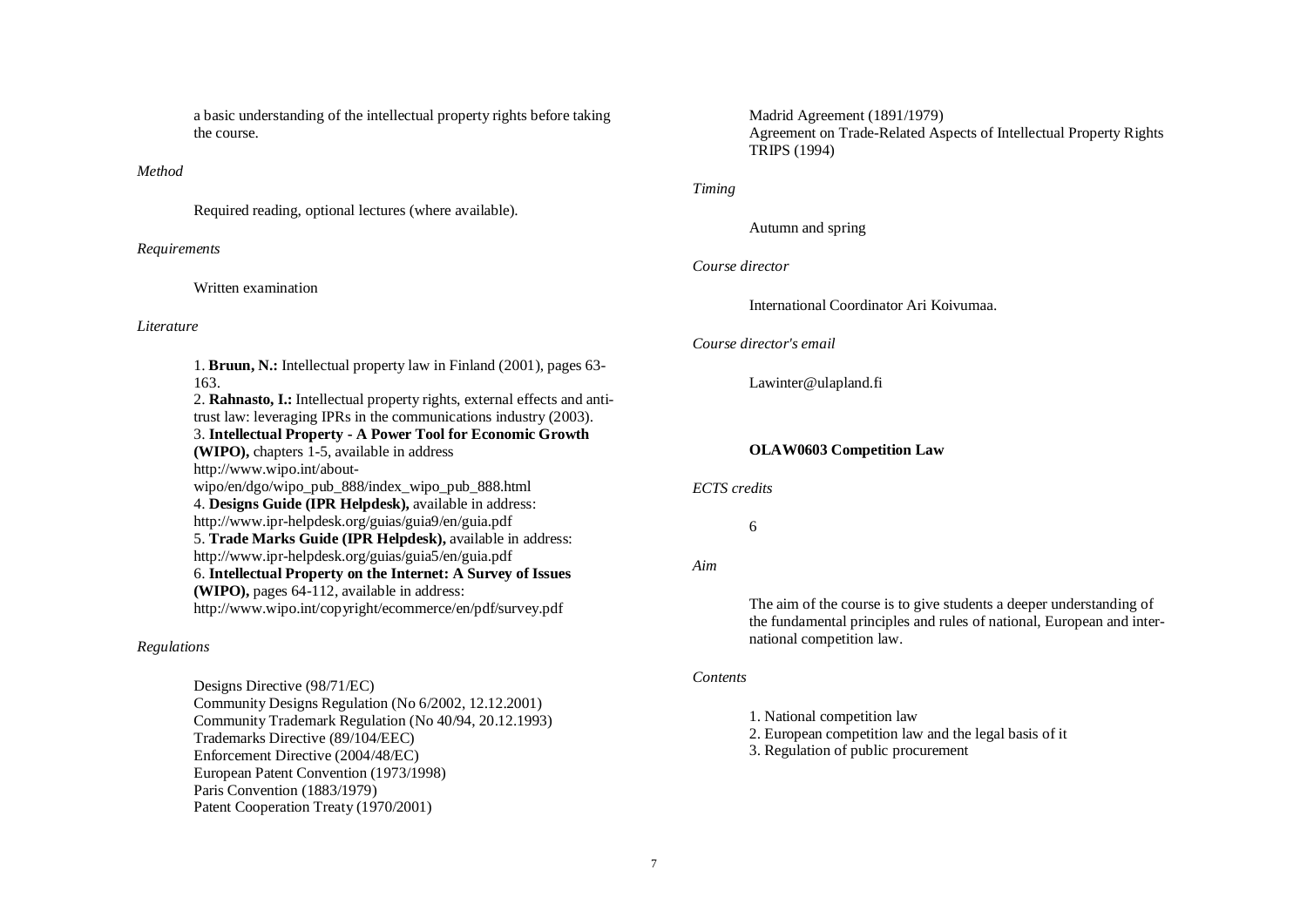#### *Previous studies*

No compulsory requirements. It is, however, recommendable to have a basic understanding of the competition law before taking the course.

#### *Method*

Required reading, optional lectures (where available).

#### *Requirements*

Written examination.

#### *Literature*

1. **Korah, V.:** An introductory guide to EC competition law and practice, 8th ed. (2004). 2. **The FCA's Yearbook 2004,** pages 65-79 (English resumé), available in address:<http://www.kilpailuvirasto.fi/tiedostot/vuosikirja->2004.pdf

## *Regulations*

EC Treaty (2002), articles 81-86 EC Implementing Regulation (No 1/2003, 16.12.2002) EC Merger Regulation (No 139/2004, 20.1.2004) EC Commission Implementing Regulation (No. 802/2004, 7.4.2004)

## *Timing*

Autumn and spring

# *Suggested year of studies*

Second year of studies or later.

## *Exemptions*

To be agreed with the course director.

#### *Course director*

Markus Aarto, Senior Assistant

*Course director's email*

[Markus.Aarto@ulapland.fi](mailto:Markus.Aarto@ulapland.fi)

# **Introduction to Finnish Law**

# **OLAW0701 Introduction to Finnish Law**

*ECTS credits*

1-7

*Aim*

1. To place the Finnish legal system within the Nordic and Continental families of law.

2. To give an overview of the Finnish legal system.

## *Contents*

1. The Nordic legal systems (Denmark, Finland, Iceland, Norway and Sweden): historical background, foreign influences, similarities and differences, Nordic legal cooperation

2. Systematics, history, and basic concepts of the Finnish legal sys-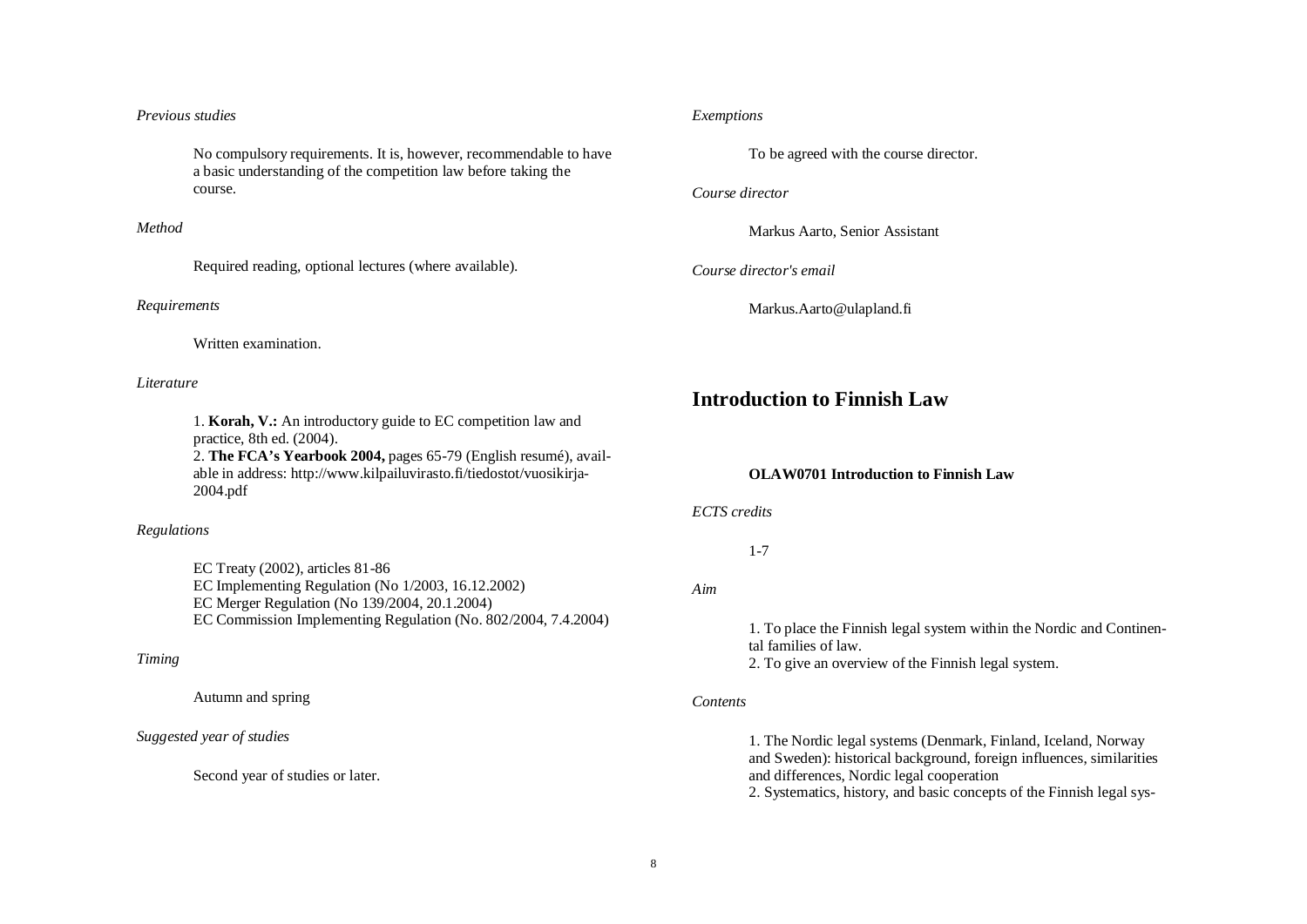tem

N.B. The lecture part of this course is common with the course **OLAW 1003 Legal History: the Past and the Present of Nordic law.**

# *Method*

1 ECTS cr.: Lectures (10 h), lecture exam. 2 ECTS cr.: Lectures (10 h), lecture exam, essay. 6 ECTS cr.: Lectures (10 h), lecture exam, required reading. 7 ECTS cr.: Lectures (10 h), lecture exam, essay, required reading.

#### *Requirements*

Lecture exam, essay or written examination (see above).

# *Literature*

1**. Introduction to Finnish Law**, Pöyhönen, J. (red.) (2002).

#### *Timing*

Autumn and spring

## *Course director*

Heikki Mattila, Professor of Legal Linguistics

*Course director's email*

[Heikki.Mattila@ulapland.fi](mailto:Heikki.Mattila@ulapland.fi)

# **Legal Informatics**

#### **OLAW0902 Information Law and Information Technology Law**

*ECTS credits*

6

*Aim*

The aim of the course is to give the student supplementary information about the specific area of legal informatics.

#### *Contents*

The special study of the interesting chosen topic of Information Law and/or of Information Technology Law.

#### *Requirements*

## **Written essay of 30 pages.**

The student is supposed to write an essay on a subject chosen by him or her. The length of the essay is 30 pages. Required literature should include a few books and about 15 articles or electronic sources. The student is supposed to ask better instructions from the professor of legal informatics. Professor will help to find an interesting topic and literature for the essay.

The list of required literature will be separately established in each case by the professor of legal informatics in mutual understanding with the student.

If the series of lectures (6-8) hours will be given, it is possible to replace 15 pages of essay by listening to lectures.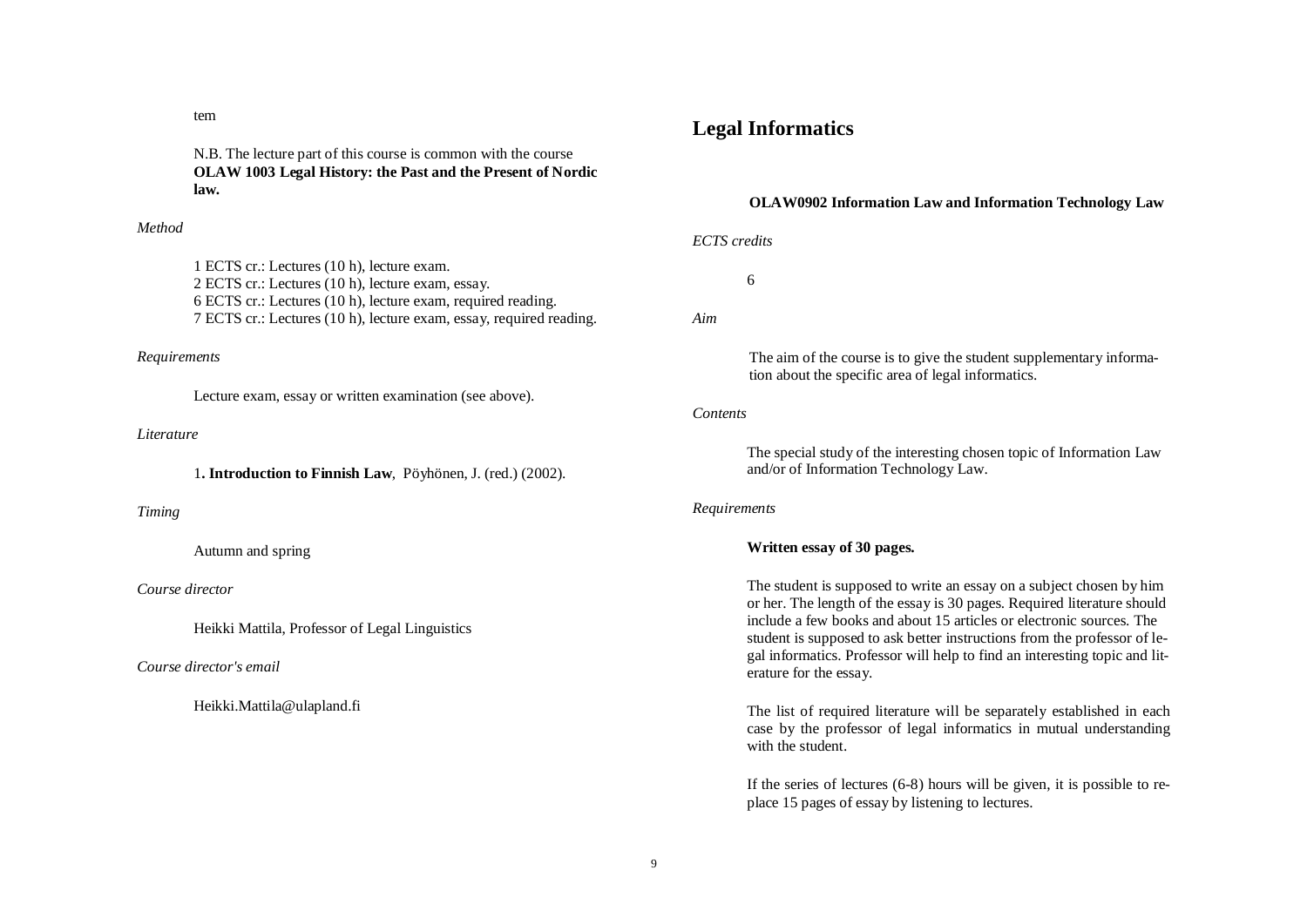If the student will have more than 6 ECTS credits from the course, he or she must negotiate with professor for the new requirements. For instance, it is possible to take a written examination (1-3 books).

#### *Timing*

It is possible to write the essay anytime during the autumn and spring seasons.

#### *Course director*

Rauno Korhonen, Professor of Legal Informatics

#### *Course director's email*

[Rauno.Korhonen@ulapland.fi](mailto:Rauno.Korhonen@ulapland.fi)

# **Legal Linguistics**

## **OLAW1001 Applied Comparative Law: Major Legal Languages**

## *ECTS credits*

# 1-4

## *Contents*

The first part of this course (lectures) gives an overview (history, characteristics, interaction) of four major legal languages (Legal Latin, Legal German, Legal French and Legal English) with an emphasis on the development of legal cultures as explanations for the characteristics of these languages.

The second part (active participation) consists of comparative analyses (by the participants) of various legal texts (parliamentary acts, judgments etc.) coming from different countries. The participants (students) analyse and compare, under teacher guidance, divergences in style among these texts as reflections of divergences among legal cultures. No knowledge of Latin, French or German is required.

#### *Method*

1 ECTS cr.: Lectures and active participation group work (10 h), lecture exam.

2 ECTS cr.: Lectures and active participation group work (10 h), lecture exam, essay.

3 ECTS cr.: Lectures and active participation group work (10 h), lecture exam, required reading.

4 ECTS cr.: Lectures and active participation group work (10 h), lecture exam, essay, required reading.

#### *Requirements*

Lecture exam, essay or written examination.

## *Literature*

1. **Mattila, H.**: Comparative Legal Linguistics (Ashgate 2006; to appear in September 2006), part C The Major Legal Languages (The Heritage of Legal Latin, Legal German, Legal French, and Legal English), appr. 170 pages.

OR the same in French:

**Mattila, H.**: Linguistique juridique comparée (à paraître en 2007), partie C Les grandes langues du droit (l'héritage du latin juridique, l'allemand juridique, le français juridique, l'anglais juridique), environ 170 pages (manuscrit dans la bibliothéque de l'Université).

*Timing*

Autumn and spring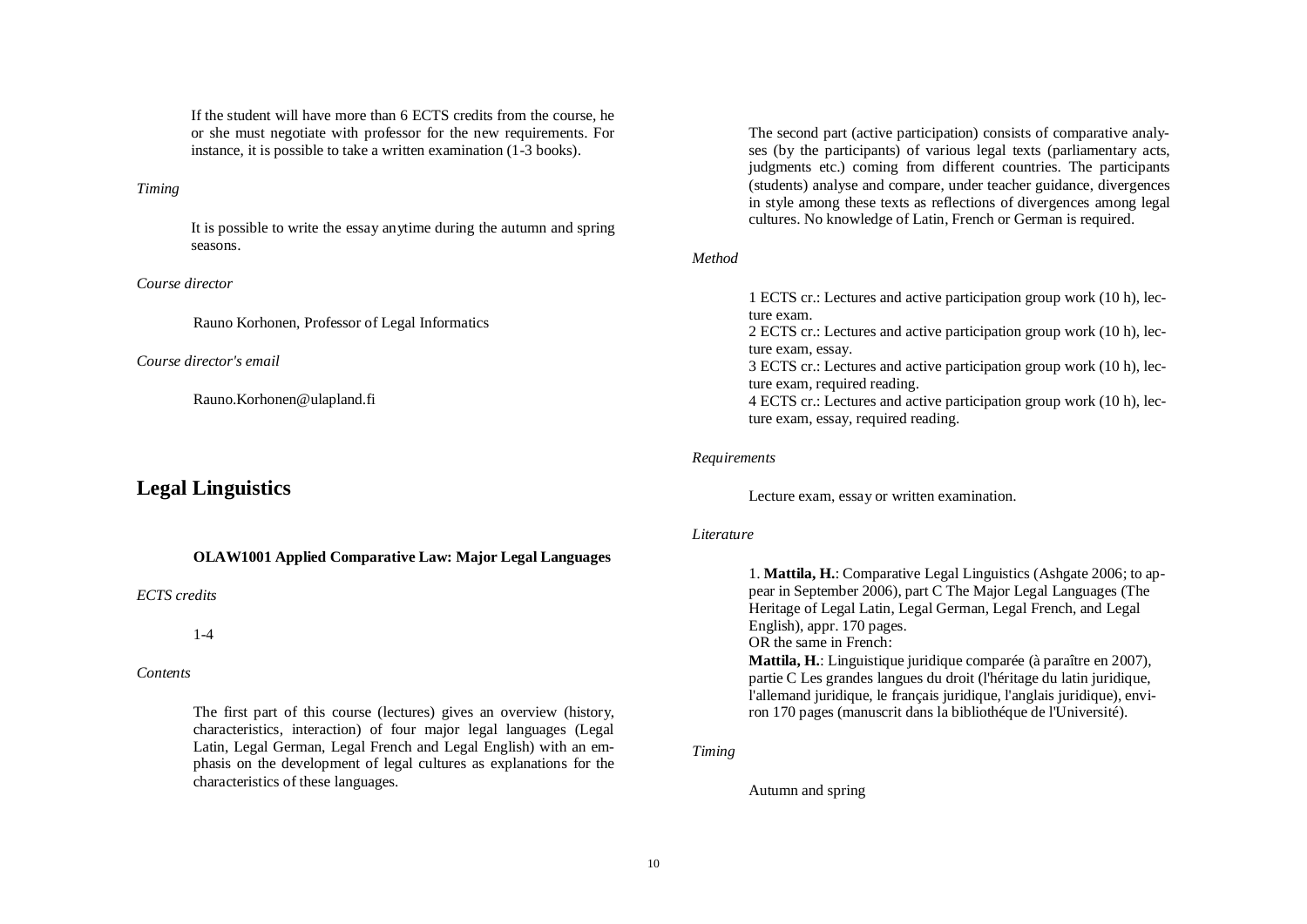*Course director*

Heikki Mattila, Professor of Legal Linguistics

*Course director's email*

[Heikki.Mattila@ulapland.fi](mailto:Heikki.Mattila@ulapland.fi)

**OLAW1003 Legal History: The Past and the Present of Nordic Law**

*ECTS credits*

1-7

#### *Aim*

1. To give an overview of the Nordic family of law.

2. To give a more detailed picture of the legal system of Sweden.

## *Contents*

1. The Nordic legal systems (Denmark, Finland, Iceland, Norway and Sweden): historical background, foreign influences, similarities and differences, Nordic legal cooperation. The systematics, history, and basic concepts of the Finnish legal system.

2. Systematics, history, and basic concepts of the Swedish legal system.

N.B. The lecture part of this course is common with the course **OLAW0701 Introduction to Finnish law**.

## *Method*

1 ECTS cr.: Lectures (10 h), lecture exam. 2 ECTS cr.: Lectures (10 h), lecture exam, essay. 6 ECTS cr.: Lectures (10 h), lecture exam, required reading. 7 ECTS cr.: Lectures (10 h), lecture exam, essay, required reading.

#### *Requirements*

Lecture exam, essay or written examination (see above).

#### *Literature*

1. **Swedish Law in the New Millennium**, Michael Bogdan (ed.) (2000).

#### *Timing*

Autumn and spring

## *Course director*

Heikki Mattila, Professor of Legal Linguistics

*Course director's email*

[Heikki.Mattila@ulapland.fi](mailto:Heikki.Mattila@ulapland.fi)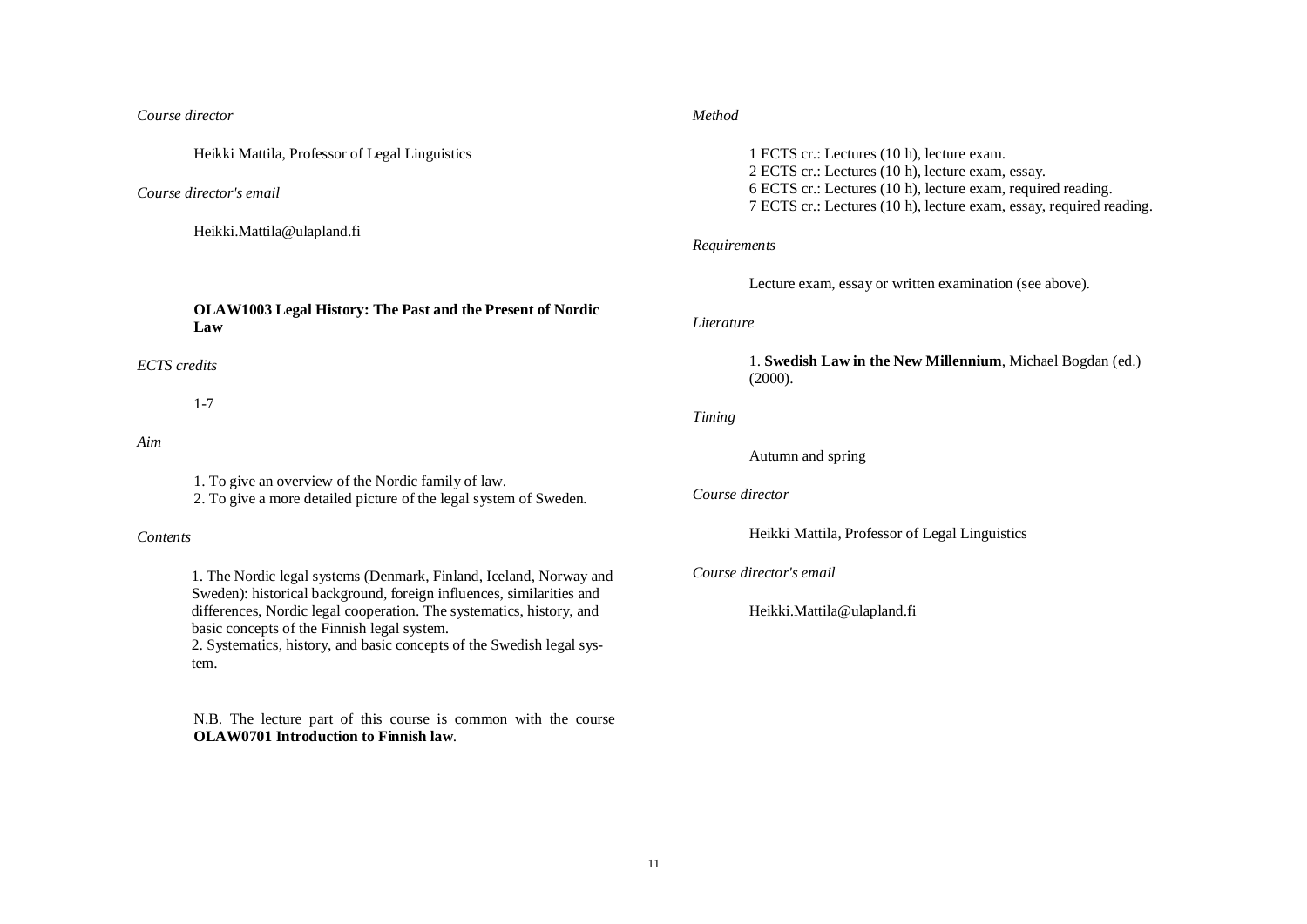# **Private International Law and Comparative Law**

#### **OLAW1101 Private International Law and Comparative Law**

#### *ECTS credits*

6

## *Contents*

1. Introduction to the theory and concepts of international private law; 2. The legal status of the natural person; 3. The legal position of states as subjects in international private law, 4. International law of obligations; 5. International property law; 6. International family law;

7. International inheritance law;

8. International law of incorporeal rights;

9. International civil trial law.

## *Method*

Lectures, 25 hours; seminar, 15 hours; optional 25 hours lecture course on space law followed by examination may replace some required reading.

#### *Requirements*

Written examination and attendance at lectures.

#### *Literature*

Literature chosen in consultation with the teacher (approximately 400 pages).

## *Timing*

### Autumn and spring

#### *Course director*

Maurice Andem, Professor of Comparative Law and Private International Law

#### *Course director's e-mail*

[Maurice.Andem@ulapland.fi](mailto:Maurice.Andem@ulapland.fi)

## **OLAW1103 Comparative Law**

*ECTS credits*

6

#### *Contents*

- 1. International transport law and tourism
- 2. International family law
- 3. Comparative criminal law
- 4. Arbitration from the point of view of comparative law
- 5. International organizations from the point of view of comparative law
- 6. Law in Eastern Europe and in Russia
- 7. Law in the developing countries

#### *Method*

Required reading. Lectures may be given when relevant.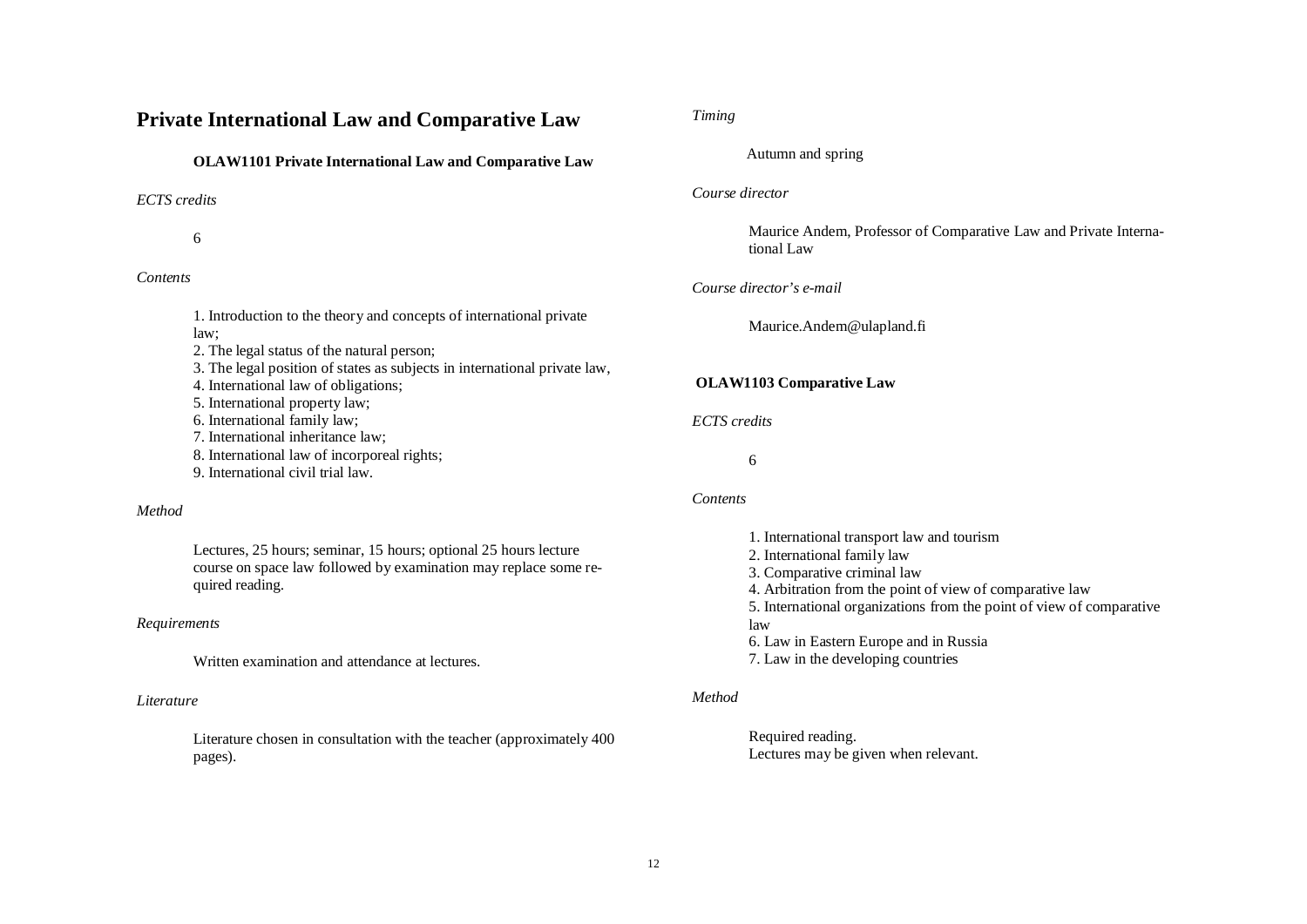*Requirements*

Written examination

#### *Literature*

Approximately **600 pages** of literature chosen in consultation with the tutor, e.g.

1. **McLachlan, C. (ed.),** Transnational Tort Litigation (1996).

2. **Mann, F.A.,** Notes and Comments on Cases in International Law, Commercial Law and Arbitration (1992).

3. **Current Developments in International and Corporate Insolvency Law** (1994).

4. **Wieacker, F.,** History of Private Law in Europe: Especially Germany (1995).

5. **Harding, C. - Fennell, P. (ed.),** Criminal Justice in Europe (1995).

6. **Fionda, J.,** Public Prosecutors and Discretion (1995).

7. **Tonry, M.,** Malign Neglect - Race, Crime and Punishment in America (1995).

8. **Attew, M.,** Regulating Cross-Border Markets in the European Community (1995).

9. **Finch - Masson - Mason - Haynes - Wallis,** Wills, Inheritance and the Family (1995).

10. **Wilson, J.F.,** Carriage of Goods by Sea (1993).

11. **North, P.,** Essays in Private International Law (1993).

# *Timing*

Autumn and spring

## *Course director*

Maurice Andem, Professor of Comparative Law and Private International Law

#### *Course director's e-mail*

[Maurice.Andem@ulapland.fi](mailto:Maurice.Andem@ulapland.fi)

# **MCL Thesis work**

# *ECTS Credits*

15

*Aim*

The aim of this course is to give the student deeper knowledge and understanding of the chosen legal topic from the comparative perspective of law. The aim is also to make the student familiar with methods of legal information retrieval and of comparative legal research and with the fundamentals of scientific writing.

# *Contents*

The student studies a given comparative topic and writes a thesis on this to show his/her knowledge of the topic and capability to use legal sources and comparative legal method.

# *Method*

Individual research and writing on a given comparative topic under the supervision of the course director.

## *Requirements*

Submission of a written work of 25 pages